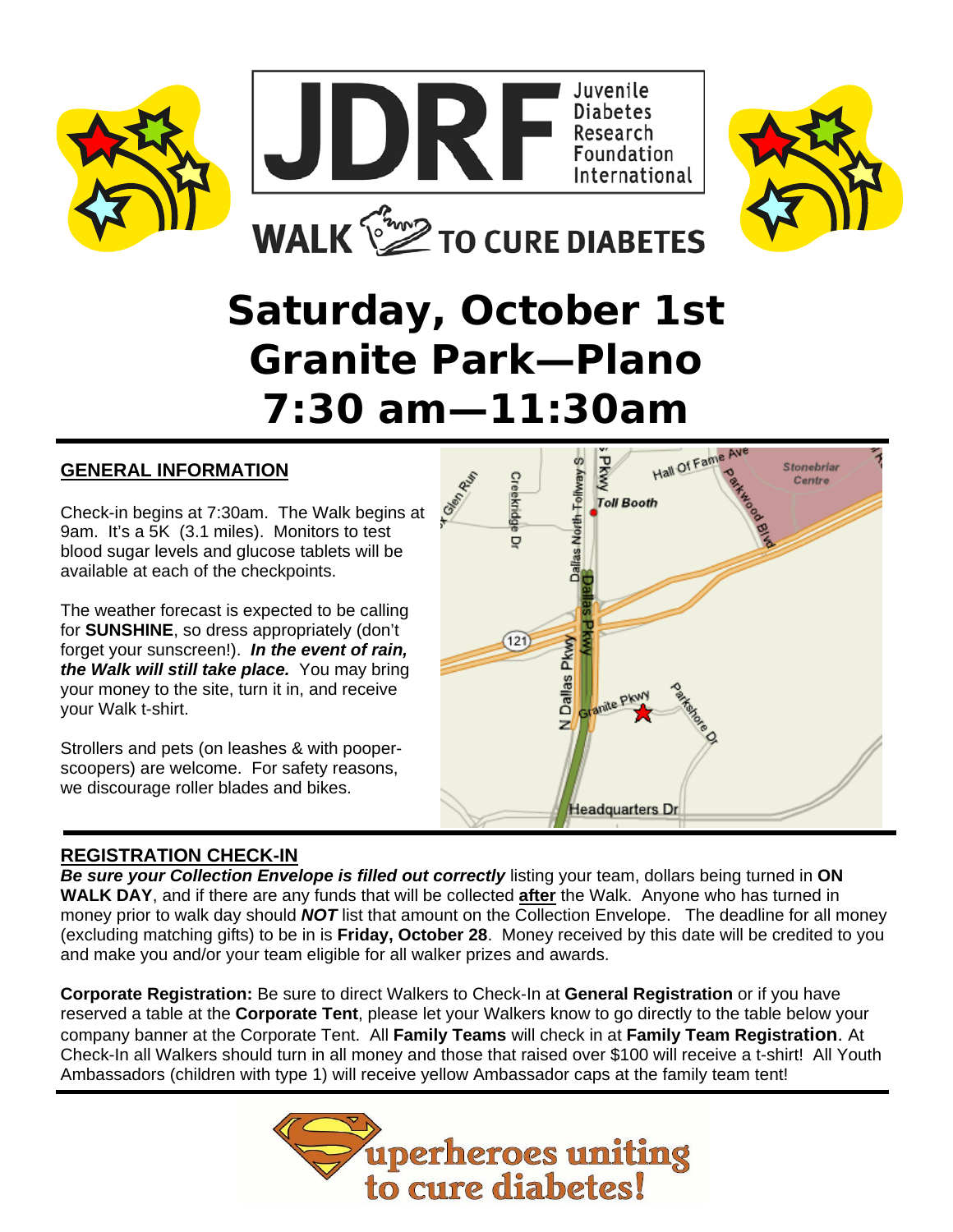

### **TEAM PHOTOS**

JDRF will have photographers taking team pictures again this year. The photographers will be taking team photos before and after the Walk as well as candid photos along the Walk route. Team captains, you will need to alert your team to meet at the photo area at your specific time.



### **Sign up to say "Cheese"!**

We encourage large groups to take a team picture, contact Tressa Sanderson at 214-764-6773 or e-mail tsanderson@jdrf.org. Time slots will be available on a "first come, first serve" basis, so schedule your time today!

| <b>Time</b> | Photographer               |
|-------------|----------------------------|
| 7:45am      | Intuit                     |
| 8am         | Nortel                     |
| 8:05am      |                            |
| 8:10am      | Granite                    |
| 8:15am      | Cadbury Schweppes          |
| 8:20am      | Volvo                      |
| 8:25am      | <b>EDS</b>                 |
| 8:30am      | Ericsson                   |
| 8:35am      | <b>UBS</b>                 |
| 8:40am      | Sentel                     |
| 8:45am      | <b>Texans Credit Union</b> |
| 8:50am      |                            |
| <b>WALK</b> |                            |
| 10am        |                            |
| 10:10am     |                            |
| 10:20am     |                            |
| 10:30am     |                            |
| 10:40am     |                            |
| 10:50am     |                            |
| 11am        |                            |
| 11:10am     |                            |
| 11:20am     |                            |
| 11:30am     |                            |

### **Photo Schedule:**

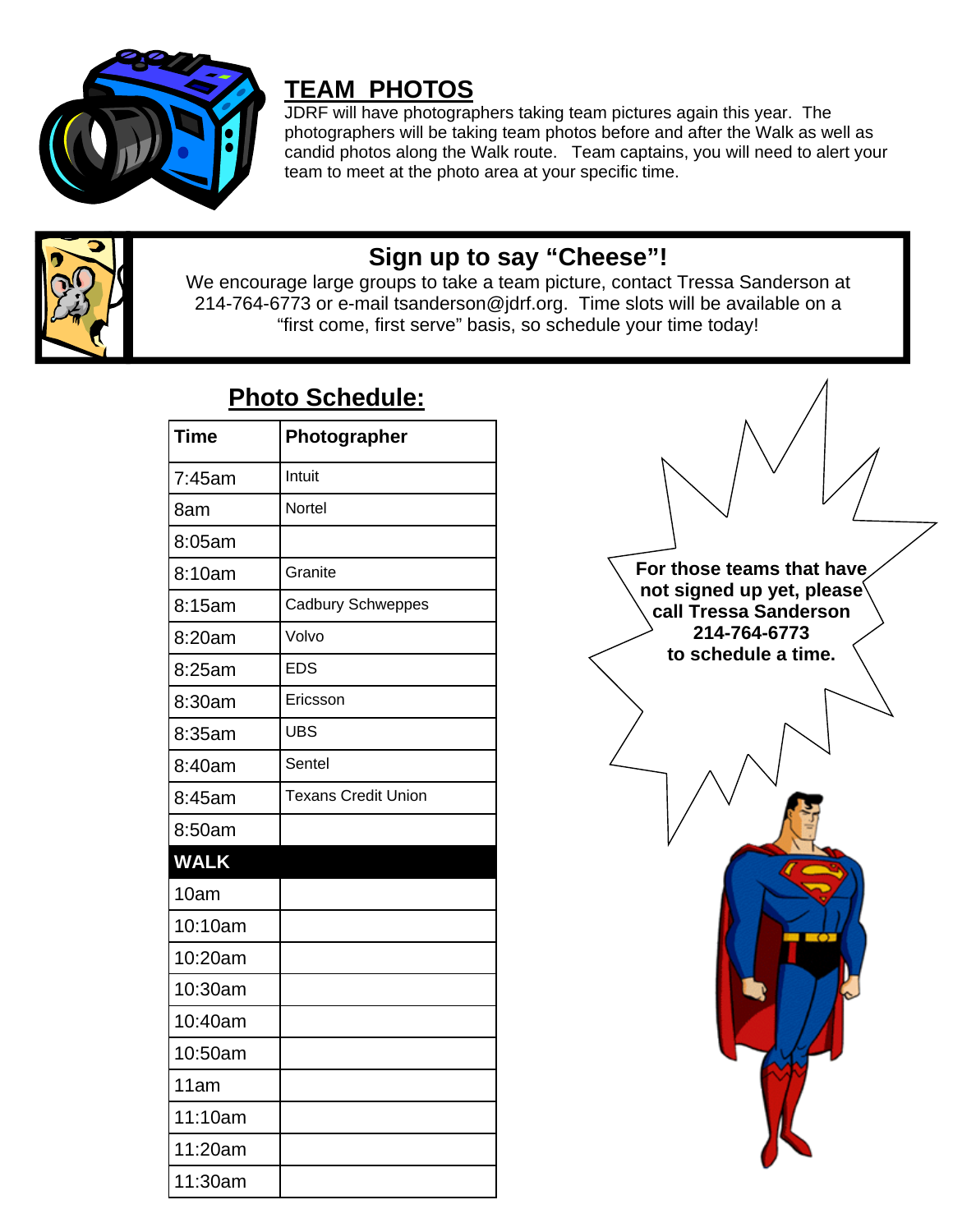

# **COMPLIMENTARY FOOD**



**AMERICAS BEVERAGES** 

**Food Sponsors Bordens Combs Produce Dannon Kroger Murray Cookies Oak Farms Quaker Oats Subway Texas Premium Foods** 



### **Beverage Sponsor**

**Cadbury Schweppes Americas Beverages - Official Beverage Sponsor American Ice – Official "Keeping It Cool" Sponsor** 

Before the walk begins, enjoy *light breakfast snacks.* During the Walk, stop at one of the checkpoints where you can pick up *some light snacks and drinks*. After you return to the Registration Area, we hope you will take advantage of a *picnic-style lunch* that will be served from 10:30am – noon. We have many generous food companies donating free products to our Walk. This year we've made a commitment to keep up the tradition of giving. All remaining non-perishable food will be given to a local food bank.

### **What's on the Menu?**

#### **Breakfast Sponsors**

 **OJ from Oak Farms** 

 **Dannon Yogurt** 



 **Bananas from Combs Produce** 

 **Apples from Kroger**

### **Lunch Sponsors**

**Hot Dogs and Chips Compliments of Kroger** 



 **Sandwiches from Subway** 

 **Pizza from Papa Johns**

**I Scream! You Scream! We All Scream for Ice Cream! Compliments of Kroger and Dreyers!**